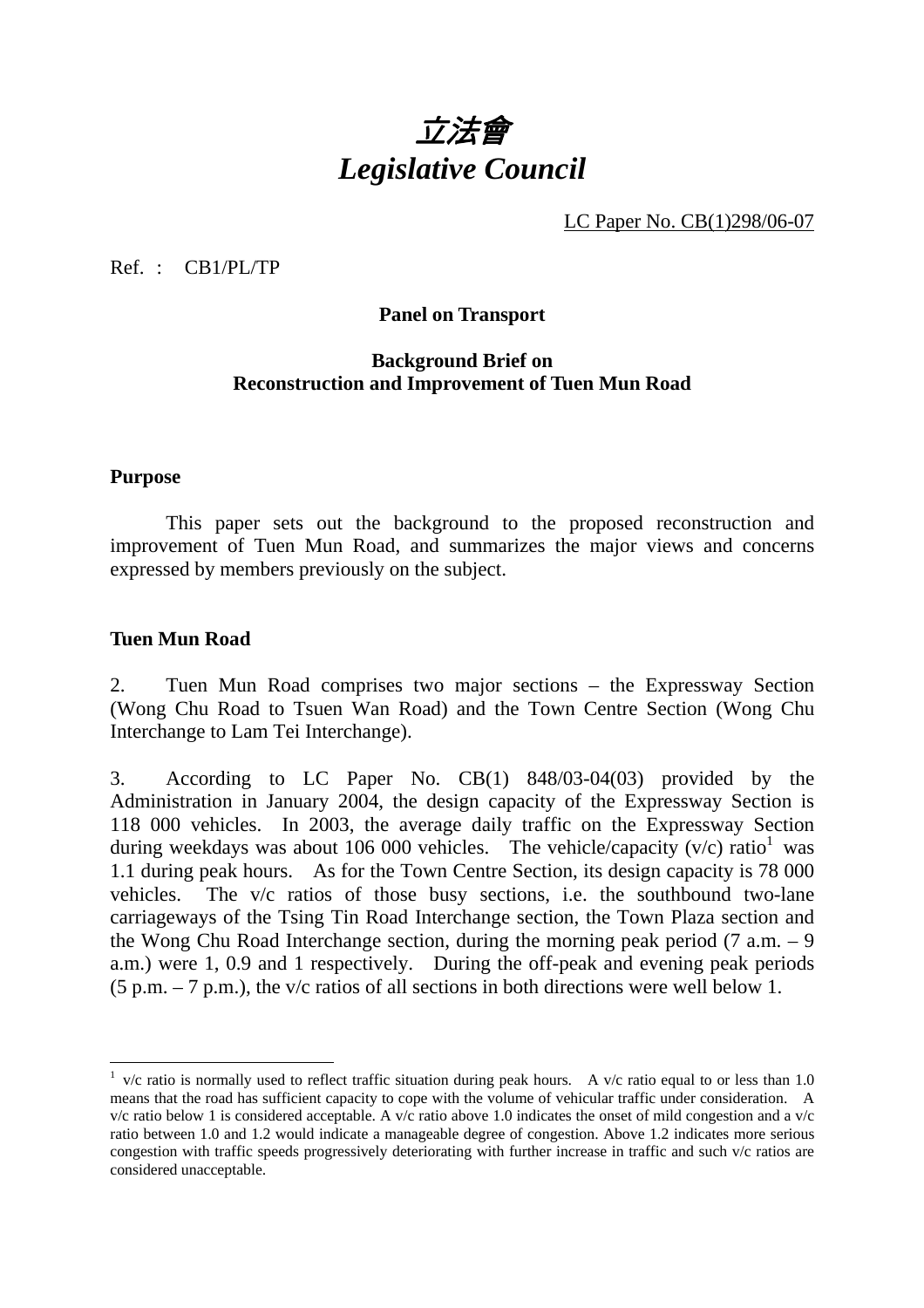### **Traffic impact on Tuen Mun Road upon the commissioning of Hong Kong – Shenzhen Western Corridor**

4. According to LC Paper No. CB(1) 1912/03-04(26) provided by the Administration in May 2004, upon the commissioning of Hong Kong – Shenzhen Western Corridor (HK–SWC) and Deep Bay Link (DBL), the v/c ratio for the peak period at the most critical section of the Expressway Section (i.e. the Sham Tseng Section) is projected to increase from 1.1 in 2002 to about 1.19. As for the Town Centre Section, the traffic flow is projected to increase by  $10\% - 15\%$ . The v/c ratios of the critical sections, i.e. the southbound carriageways of Tuen Mun Road at Tsing Tin Interchange and Wong Chu Interchange, would range from 1.04 to 1.18. Further information about the implementation of HK-SWC, DBL, Route 10 and other supporting infrastructure is set out in **Annex A**.

5. In anticipation of an increase in traffic flow on Tuen Mun Road upon the commissioning of HK-SWC and DBL, the Administration had advised that it would introduce a number of improvement works to improve the traffic situation. These include the improvements to the Town Centre Section and the reconstruction of the Expressway Section. The long-term needs for transport infrastructure development in the North West New Territories and Lantau would be addressed under the North West New Territories Traffic and Infrastructure Review.

### **Funding proposal for the detailed design for the reconstruction and improvement of Tuen Mun Road**

6. On 11 June 2004, the Finance Committee approved the Administration's funding proposal for the detailed design for the reconstruction and improvement of the section of Tuen Mun Road between Tsuen Wan and Sam Shing Hui and to carry out the associated site investigation works at an estimated cost of \$71.6 million. In considering the funding proposal, members requested the Administration to carry out a study to review the feasibility and the practicability of widening the existing dual 3-lane Tuen Mun Road to dual 4-lane during the detailed design of the project.

### **Feasibility of widening Tuen Mun Road to dual 4-lane configuration**

7. On 22 April 2005, the Administration briefed the Panel on Transport on the findings of the feasibility study on widening the expressway section of Tuen Mun Road between Tsuen Wan and Sam Shing Hui from dual 3-lane to dual 4-lane, and the proposed short to medium term measures to improve the traffic conditions of Tuen Mun Road.

8. The Administration had pointed out that while widening Tuen Mun Road to dual 4-lane with a full-width hard shoulder would be technically feasible except for the sections at Ting Kau and Siu Lam Interchange, it had decided not to proceed with the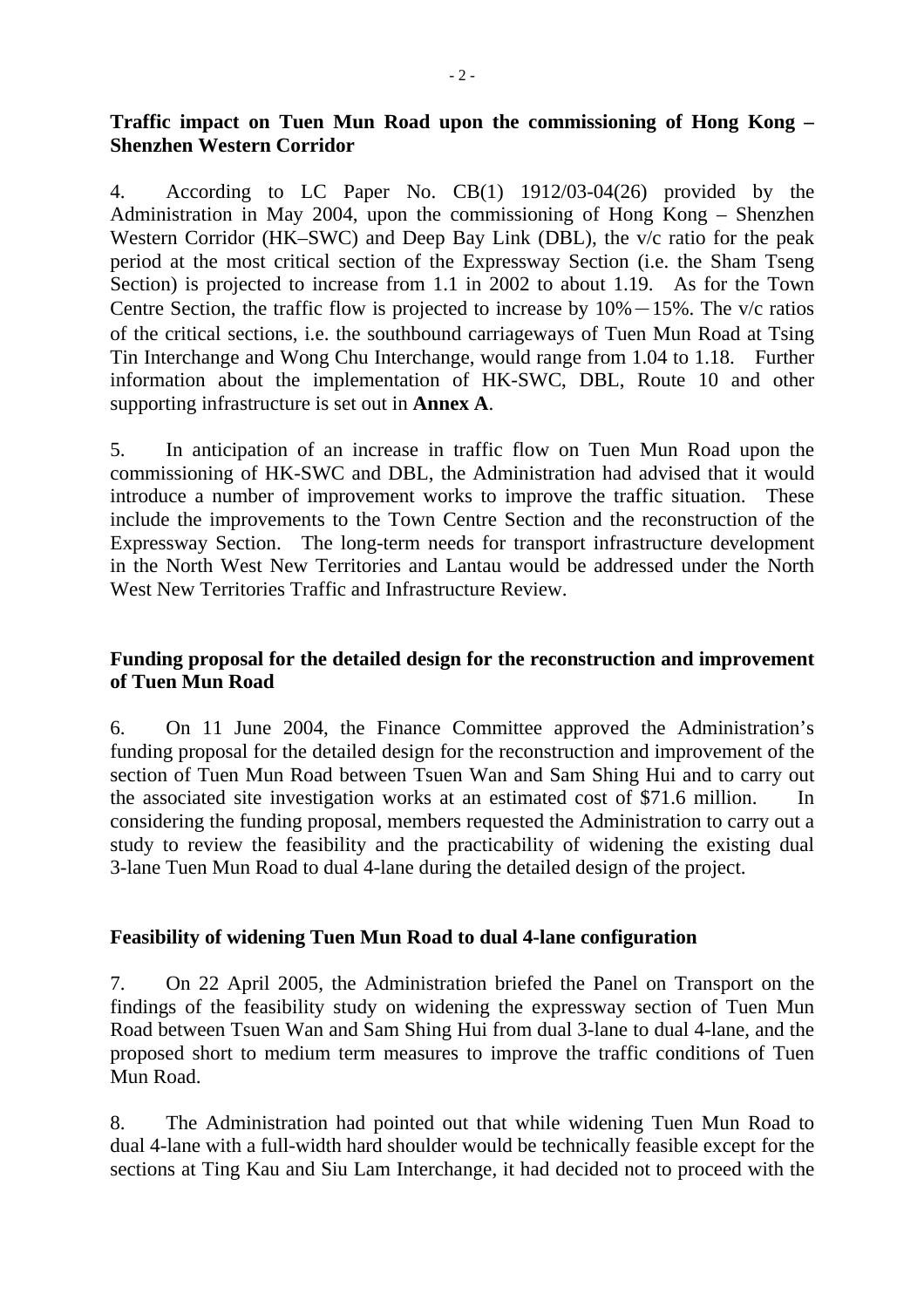proposal, having regard to the following:

- (a) A dual 4-lane scheme would entail significant land implications in the So Kwun Wat and Sham Tseng areas. It was estimated that resumption of about  $7,000$  metre<sup>2</sup> of private land was likely to be required, with a total resumption cost of about \$200 million, not to mention the time required for the land resumption;
- (b) Widening of Tuen Mun Road to dual 4-lane configuration would increase traffic capacity and consequentially bring about additional noise impact, and hence, it would necessitate the provision of additional noise barriers at an estimated cost of about \$1,300 million;
- (c) The programme for widening Tuen Mun Road to dual 4-lane was expected to take at least 20 months longer than the planned reconstruction and improvement in the present dual 3-lane configuration; and
- (d) The cost of widening Tuen Mun Road to dual 4-lane was estimated to be about \$5,500 million, as compared to \$3,200 million for the reconstruction and improvement works in the present dual 3-lane configuration.

9. The Administration therefore concluded that it would proceed with its plan to reconstruct and improve Tuen Mun Road on the basis of a dual 3-lane configuration.

### **Other measures to improve the traffic conditions of Tuen Mun Road**

10. The Administration also pointed out that while it would not widen Tuen Mun Road to dual 4-lane, the road would be upgraded to the prevailing expressway standard. As a result, the overall operation of the road would be improved. Moreover, the Administration had implemented/would implement the short to medium term measures as per the attached paper submitted by the Administration in **Annex B** to improve the traffic conditions of Tuen Mun Road.

#### **Members' concerns**

11. The Panel has along been concerned about the traffic impact on Tuen Mun Road, particularly upon the commissioning of HK-SWC and DBL. On 30 January 2004, the Panel held a meeting with the Administration to review the traffic impact on Tuen Mun Road upon the commissioning of HK–SWC and DBL, as well as the options being considered by the Administration to improve the traffic flow of Tuen Mun Road. The Panel held another meeting on 28 May 2004 to discuss measures to improve the traffic conditions of Tuen Mun Road and efforts to enhance the traffic distribution between Tuen Mun Road and Route 3 amongst other issues.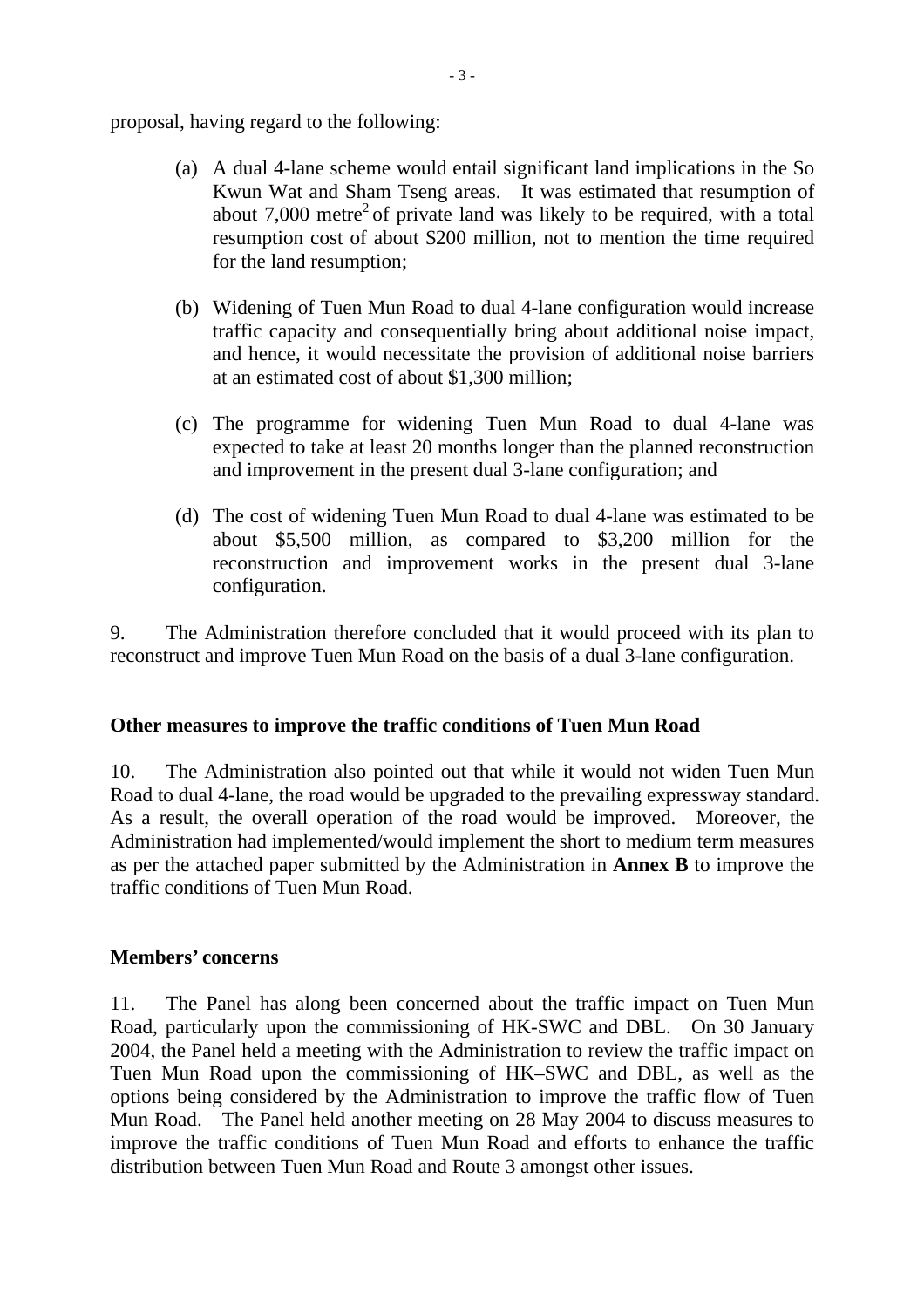12. In the course of deliberation, the Panel cast doubt on the basis of the assessment that the existing highway network in the North West New Territories had adequate capacity to cope with the traffic demand arising from the commissioning of HK-SWC and DBL. Members called on the Administration to put in place adequate transport infrastructure to cope with the rising traffic demand in a timely manner.

13. In reviewing the long-term needs for transport infrastructure development in North West New Territories and North Lantau at the Panel meeting on 22 April 2005, the Panel passed a motion urging the Administration to expeditiously study the implementation of Tuen Mun Western Bypass and Tuen Mun – Chek Lap Kok Link so as to cope with the increasing traffic demand arising from the commissioning of HK-SWC.

14. To achieve a more balanced traffic distribution between Route 3 and Tuen Mun Road, the Panel had also reviewed with the Administration and Route 3 (CPS) Company on means to increase the utilization of Route 3 so as to relieve the traffic congestion on Tuen Mun Road. At the meeting on 19 December 2005, the Panel reminded the Administration to discuss with the franchisee of Route 3 possible measures to rationalize the utilization of Route 3 and the alternative, non-tolled routes. There was also a need to lower the tunnel tolls so as to achieve traffic diversion purpose.

15. Regarding the construction and improvement of Tuen Mun Road, the Panel had discussed the related issues at the meetings on 23 April 2004 and 22 April 2005. Members were concerned that the heavy traffic on Tuen Mun Road would be disrupted during the construction period and the congestion problem would be further aggravated with the commissioning of HK-SWC. In this regard, the Administration had pointed out that three traffic lanes would be maintained during peak hours, which were from 7.00 a.m. to 7.00 p.m. for the Kowloon-bound lanes and 2.00 p.m. to 9.00 p.m. for the Tuen Mun-bound lanes. During non-peak hours, at least two traffic lanes would be maintained. The Police and the Transport Department would work with contractors to implement appropriate traffic diversion plans to minimize impacts on traffic.

16. A list of papers is in the **Annex C**.

Council Business Division 1 Legislative Council Secretariat 20 November 2006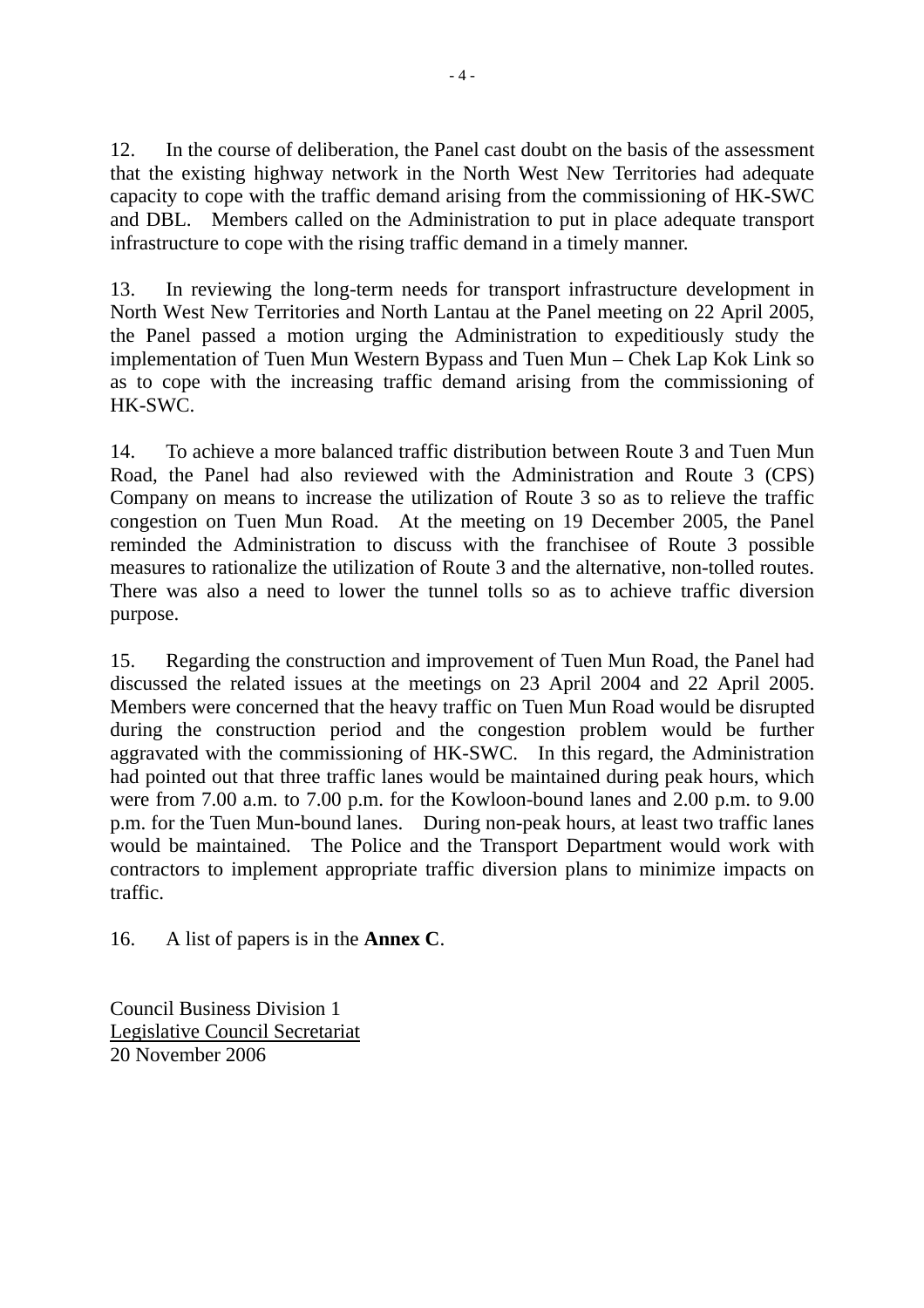#### **Annex A**

#### **Hong Kong-Shenzhen Western Corridor, Route 10 and other supporting infrastructure**

#### **Hong Kong – Shenzhen Western Corridor**

 The Panel recognizes the need for constructing the Hong Kong-Shenzhen Western Corridor (HK-SWC), which is a dual three-lane carriageway spanning across Deep Bay, linking the northwestern part of the New Territories with Shekou in Shenzhen.

#### **Route 10**

2. When consulted on the HK-SWC and its connecting road, the Deep Bay Link (DBL) in October 2001, the Panel raised concerns that the SWC and DBL traffic, upon opening, would cause unacceptable congestion at Tuen Mun town centre and Tuen Mun Road. Some members considered that the planning of the supporting infrastructure, especially Route 10 - North Lantau to Yuen Long Highway (Route 10 Northern Section), should be co-ordinated with the HK-SWC and DBL programme. At the same time, the Panel had received views from various bodies and members of the public regarding the proposed implementation of Route 10. Five public hearings on the HK-SWC, DBL and Route 10 were held between November 2001 and January 2002.

3. At the Panel meetings, Route 3 (CPS) Company indicated that there was still spare capacity at Route 3 and the route would not reach saturation until 2016. Route 10 Northern Section would not be required until then.

4. According to the Administration's forecasts in 2001, Route 3 would be saturated by 2010-11 during peak hours and Route 10 Northern Section would be required by then. However, in view of the concerns raised by members, the Tuen Mun District Council and the Yuen Long District Council, the Administration was prepared to start the detailed design of Route 10 Northern Section in 2002 to retain the flexibility of completing the project between 2007-08 and 2010-11.

5. As regards the suggestion that Route 10 be replaced with a link road between Tuen Mun and Chek Lap Kok, the Administration explained that such a route was already on its drawing board but its priority was lower than that of Route 10. That was because it related to future traffic demand arising from the further development on Lantau Island. This link could not perform the important functions of Route 10, such as providing a connection between the Northwest New Territories (NWNT) and the urban areas and container ports, and relieving Tuen Mun Road and Route 3 in the longer term.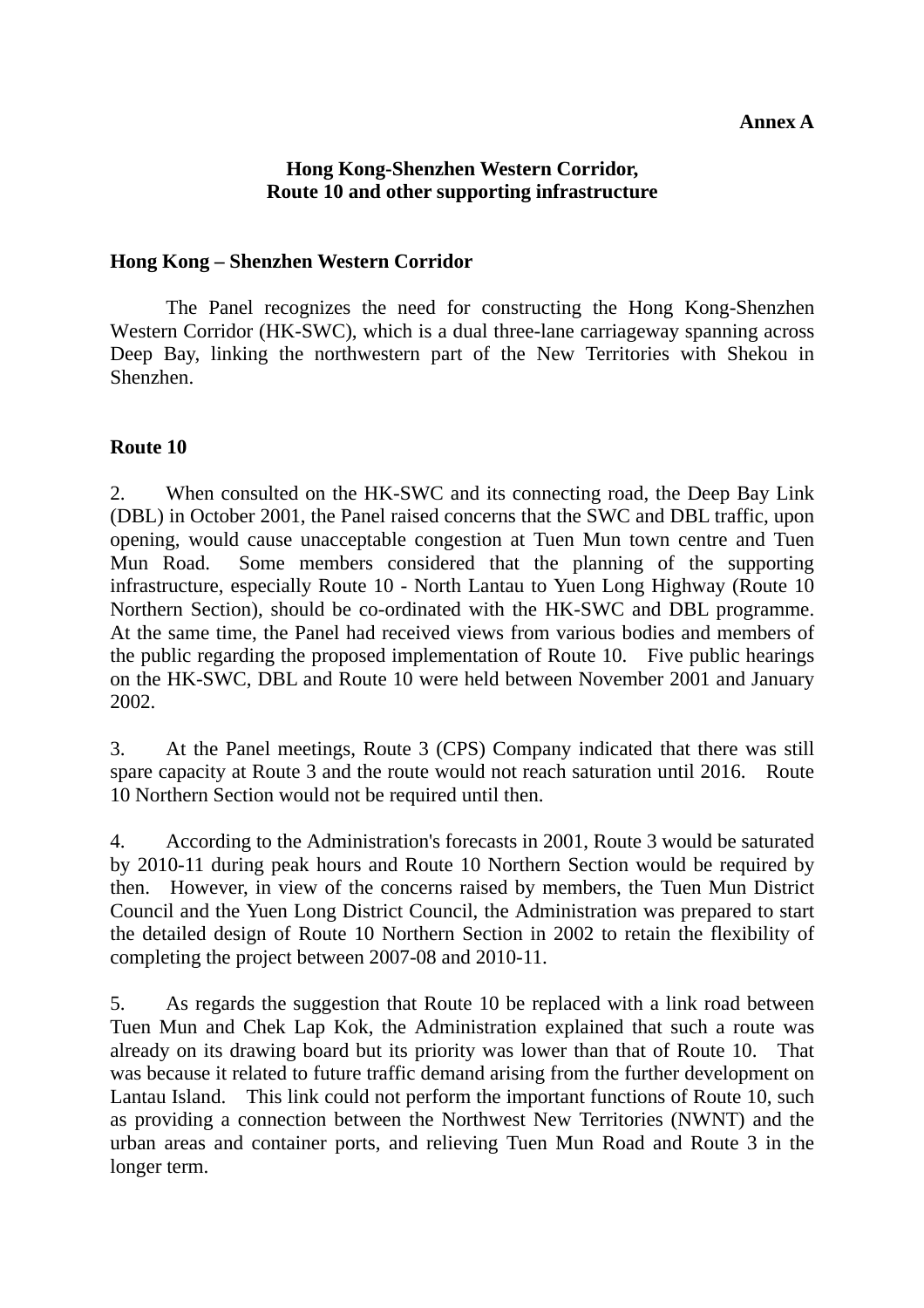6. In March 2002, the Finance Committee approved the funding proposal for the detailed design of the HK-SWC and DBL projects, but not the Route 10 Northern Section project. The Finance Committee's approval in respect of the HK-SWC and DBL projects was made on the requirement that the Administration would investigate and design an Easterly Link Road (ELR) as requested by some members. The ELR would serve as an additional access road connecting the HK-SWC and DBL to the existing road system to facilitate traffic heading east from DBL after landing at Ngau Hom Shek.

7. In December 2002, the Administration consulted the Panel again on the HK-SWC and DBL projects prior to seeking funding approval for their construction. The funding proposal for the construction of the HK-SWC and DBL was approved by the Finance Committee on 21 February 2003.

### **Northwest New Territories Traffic and Infrastructure Review**

8. In August 2003, the Panel was briefed on the preliminary outcome of the NWNT Traffic and Infrastructure Review (the Review). The purpose of the Review is to develop a long-term strategy for the development of highway infrastructure in the NWNT and North Lantau region (the Strategy). In formulating the Strategy, a Highway Network Development Plan (the Plan) was developed which combined the existing highway network with possible future extensions. The Administration advised that it would formulate a development sequence of new highway infrastructure projects identified in the Plan and their implementation timeframe, taking into account the planning parameters (such as population, economic growth, new developments in Lantau and cross boundary traffic) so that the projects could be implemented in a timely manner to meet forecast demands.

9. In June 2004, the Panel revisited the item on the NWNT Traffic and Infrastructure Review. The Administration pointed out that a proposed implementation programme for the necessary infrastructure could only be drawn up when a clearer picture on the traffic demand arising from the Hong Kong-Zhuhai-Macao Bridge and the development programme for other major proposals on Lantau were available.

10. In March 2005, the Administration updated members on the latest findings of the NWNT Traffic and Infrastructure Review. The Panel passed a motion urging the Government to expeditiously study the implementation of Tuen Mun Western Bypass and Tuen Mun **-** Chek Lap Kok Link so as to cater for the traffic generated by the commissioning of HK-SWC.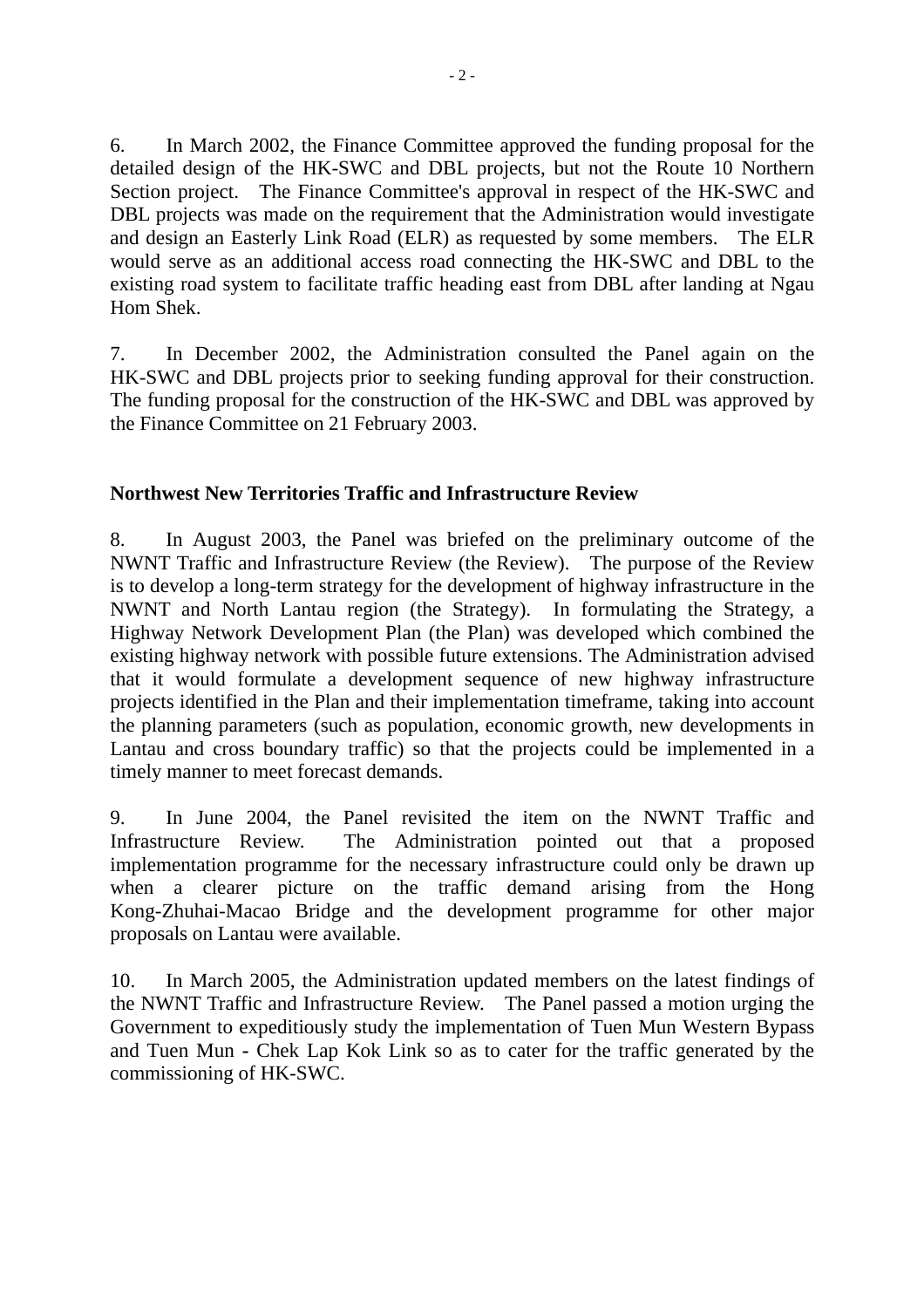#### **Motion passed by the Council**

11. On 8 March 2006, the Council passed a motion on "Expeditiously improving the traffic arrangements in the western and northwestern parts of the New Territories". The wordings of the motion are as follows:

"That, given the impending commissioning of the Hong Kong-Shenzhen Western Corridor at the end of this year, which will substantially increase the traffic load in the western and northwestern parts of the New Territories, this Council urges the Government to formulate as early as possible corresponding strategies, including:

- (a) buying out the ownership of Route 3 at a reasonable price and opening it up for use by motorists;
- (b) constructing the Easterly Link Road that connects the Deep Bay Link and Route 3, so as to divert the traffic flow from Tuen Mun Road;
- (c) expeditiously completing the extension of Tuen Mun Road;
- (d) implementing the Northern Link project as early as possible and expeditiously completing the Kowloon Southern Link project to perfect the railway network and encourage residents of the Northwest New Territories to make use of the railways for travelling to and from different districts, so as to alleviate the pressure on Tuen Mun Road and Route 3; and
- (e) setting reasonable fares that are acceptable to the public, so as to encourage them to use the railway transport system.

thereby alleviating the deteriorating traffic congestion in that district and avoiding causing great nuisance or inconvenience to local residents; furthermore, the Government may also lower the existing tolls by such means as extending the franchise period of Route 3; and should expeditiously construct the Tuen Mun Western Bypass, the Tuen Mun to Chek Lap Kok Link, as well as the Tuen Mun Eastern Bypass, while the environmental impact of the alignment of the relevant roads must be adequately assessed, with a view to reducing undesirable effects on the local environment; and expedite the various traffic improvements to the Tuen Mun town centre section of Tuen Mun Road."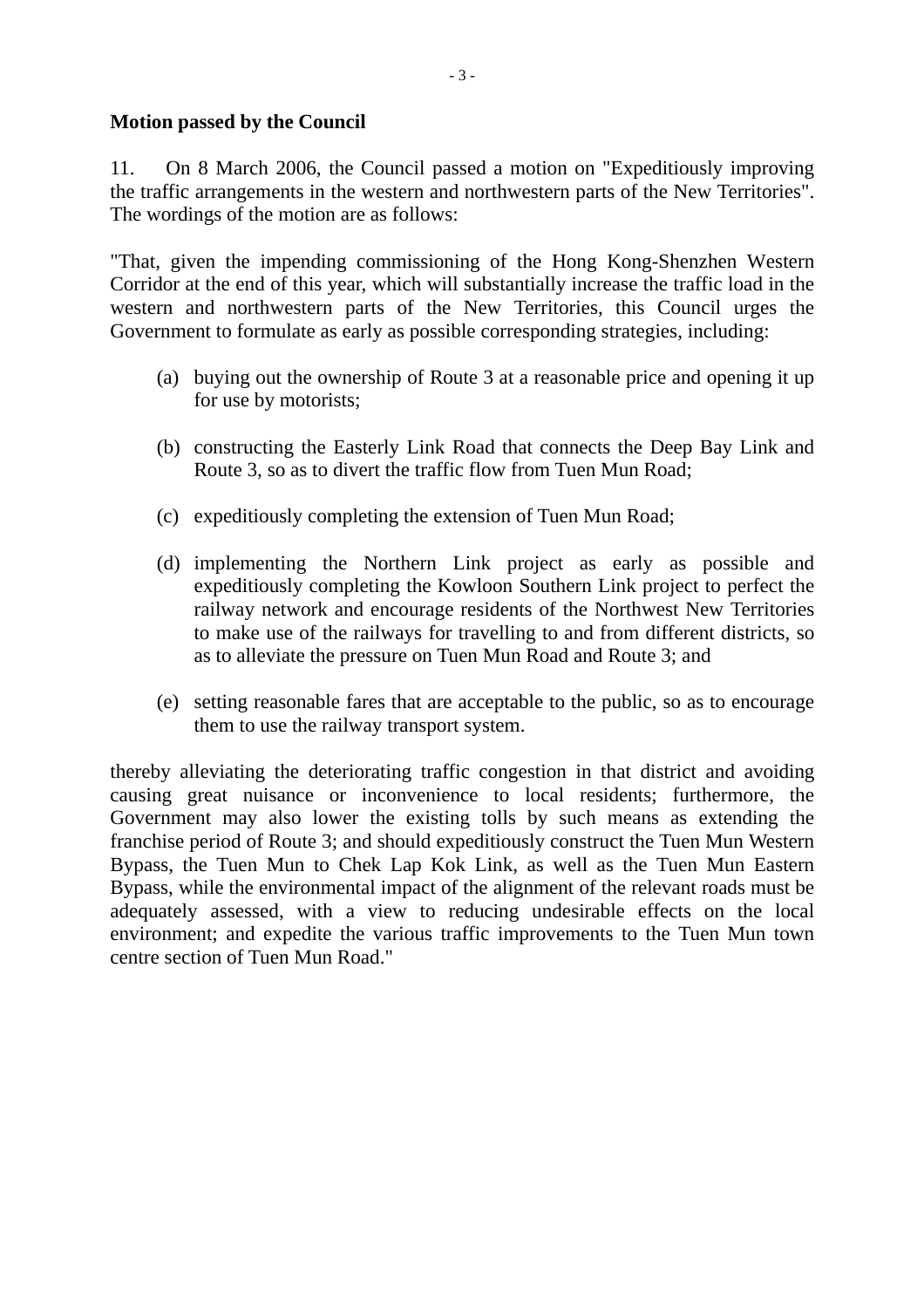# Annex **B**

# **Short to Medium Term Measures to Improve the Traffic Conditions of Tuen Mun Road (TMR)**

## **Improvements to the Town Centre Section (TCS) of TMR**

### (1) Lengthening of Bus Bays alongside TCS of TMR

## *Scope*

 The works, completed in February 2005, involved lengthening the existing bus bay on TMR southbound near Tseng Choi Street.

## *Traffic Benefits*

2. The bus bay near Tseng Choi Street could accommodate at most three buses each time in the past before the improvement works. Due to the limited capacity of this bus bay, buses very often had to queue up when loading/unloading passengers, thus blocking traffic along TMR – TCS. Lengthening this bus bay by 13 metres has increased its capacity, which in turn has reduced obstruction to the main road traffic.

## (2) Improvement of Merging Lane from Tuen Hi Road into TMR – TCS

### *Scope*

3. The improvement works will lengthen the merging length and improve the road markings to facilitate a better traffic merging arrangement from Tuen Hi Road to TMR northbound. Works are scheduled to commence in mid 2005 for completion by end 2005.

## *Traffic Benefits*

4. Tuen Hi Road is a service road parallel to TMR with a short merging lane to TMR northbound. As a result of the difficulties in merging into TMR, traffic queues often develop along Tuen Hi Road, especially during peak hours, thus blocking vehicles from TMR entering this service road for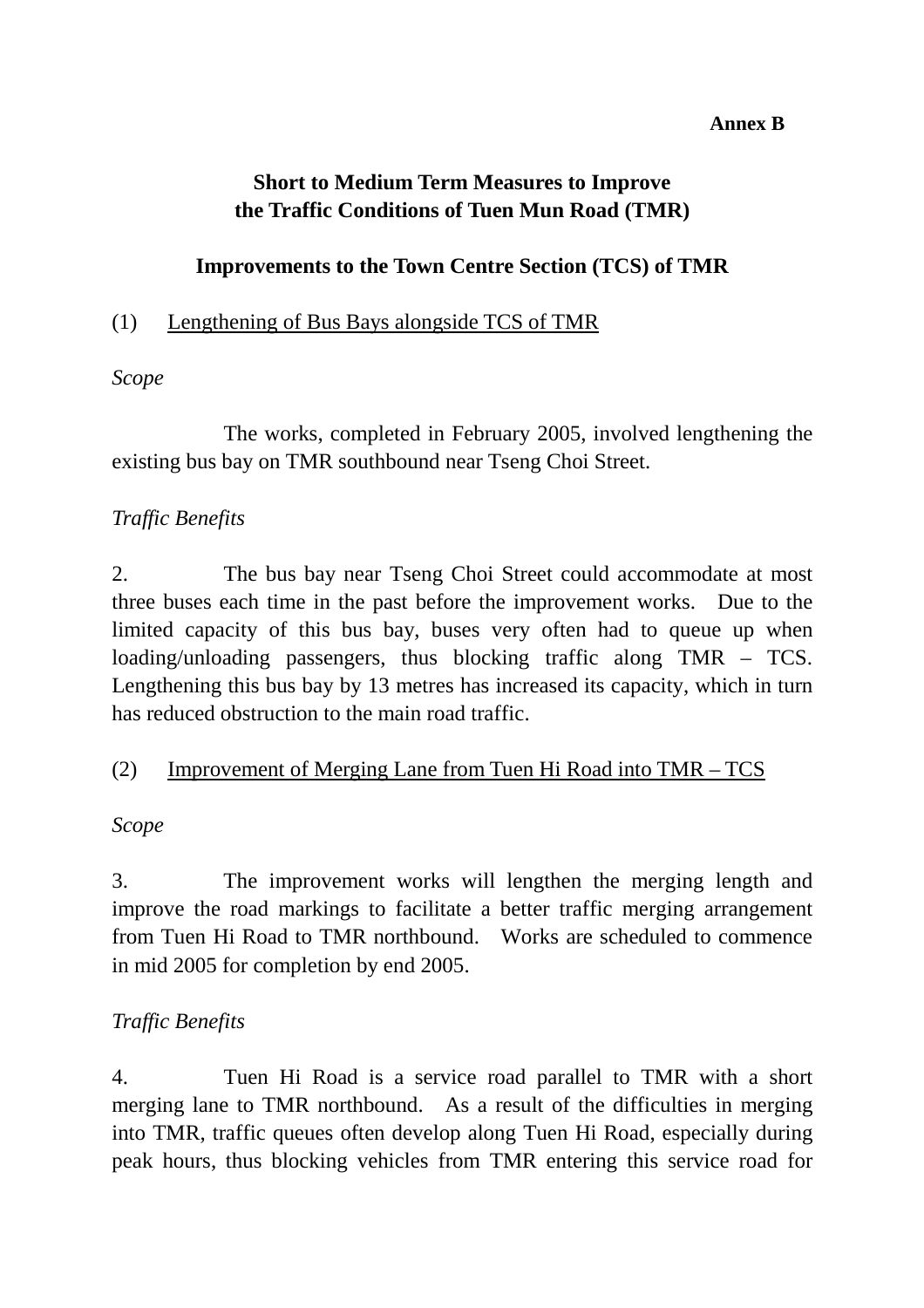loading/unloading activities. This blockage further leads to tailing back of vehicles to TMR – TCS, thus causing congestion. The proposed improvement works will improve both the local traffic and road safety conditions.

# (3) Widening of TMR at Tsing Tin Road Interchange Section

## *Scope*

5. The improvement works will widen TMR at Tsing Tin Road Interchange Section to a dual 3-lane carriageway. The feasibility study of the works is underway. The improvement works are scheduled to start tentatively in early 2007 for completion in mid 2008.

# *Traffic Benefits*

6. The existing TMR at the Tsing Tin Road Interchange Section is a dual 2-lane carriageway with a v/c ratio of about 1.04. This is one of the most critical sections in the TMR – TCS. It is forecast that after the commissioning of the Hong Kong – Shenzhen Western Corridor (HK-SWC) and Deep Bay Link (DBL), the v/c ratio at this section will increase to 1.18. After widening this section of TMR to a dual 3-lane carriageway, the v/c ratio at this section is expected to be reduced to below 1. A layout plan of the proposed works is at **Annex** to this Enclosure.

# (4) Modification of Directional Signs

## *Scope*

7. We will modify some of the existing directional signs in the Tuen Mun district and to provide additional directional signs within the town centre to encourage motorists in the Tuen Mun New Town to use parallel routes in lieu of TMR – TCS for their journeys to Tsuen Wan and Kowloon. The modification works are scheduled to be completed by the end of 2005.

# *Traffic Benefits*

8. Ming Kum Road, Tsing Wun Road and Wong Chu Road are parallel routes to TMR – TCS. Diversion of traffic from TMR – TCS heading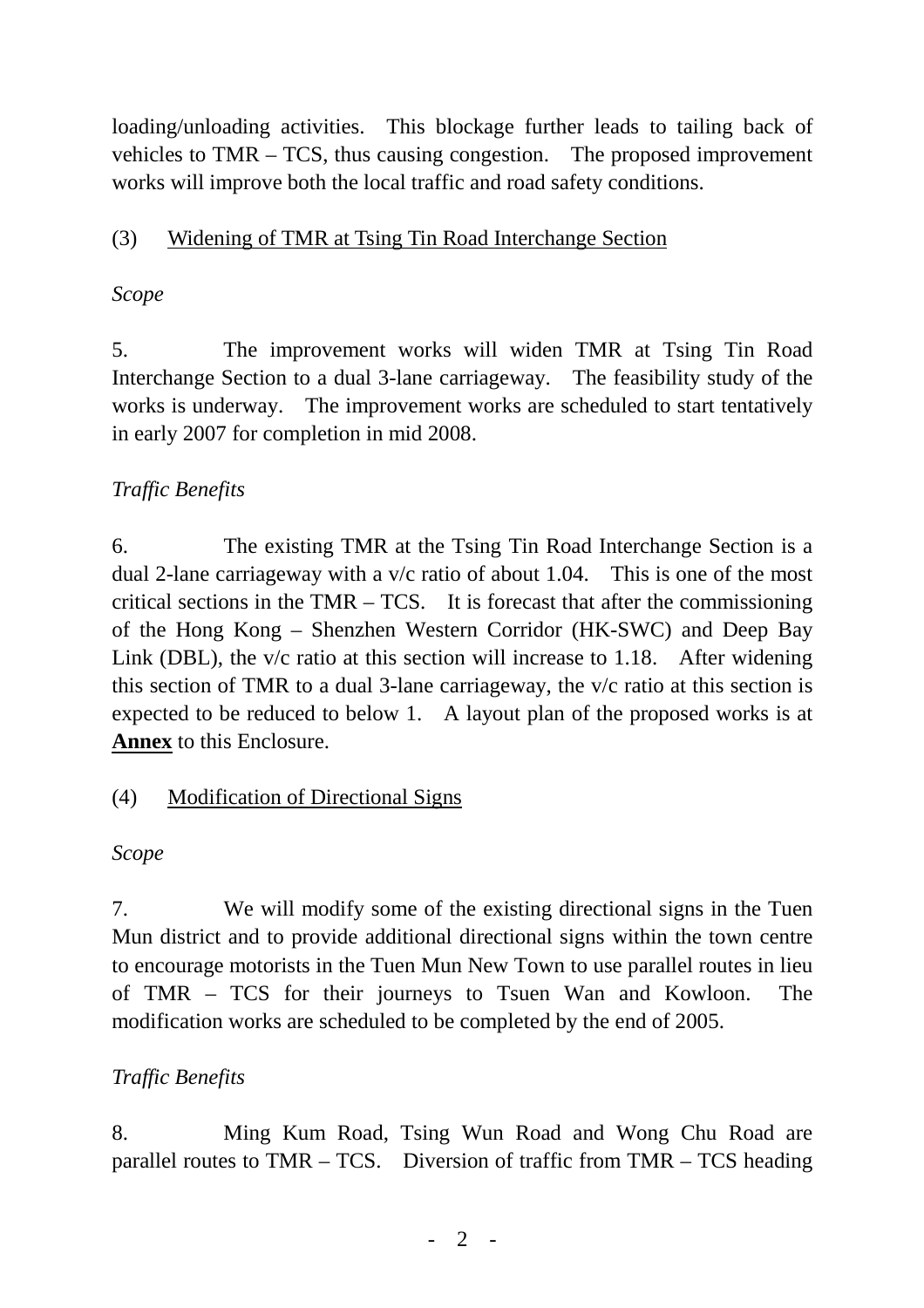Tsuen Wan and Kowloon to these parallel routes, which join TMR near Sam Shing Estate, will reduce traffic loading at TMR – TCS.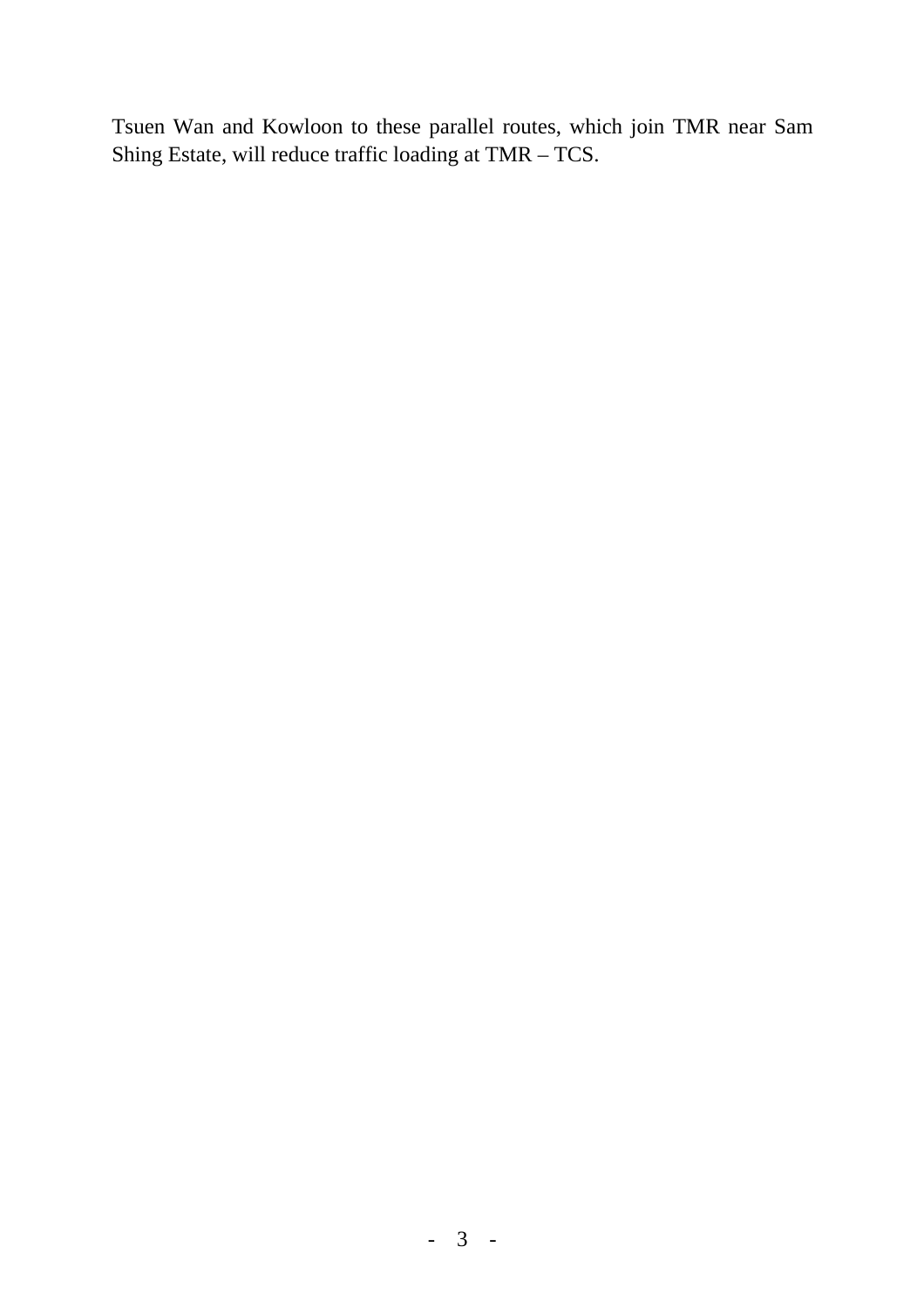# 附錄於附件 **6** 附錄於附件 **B Annex to Annex B**

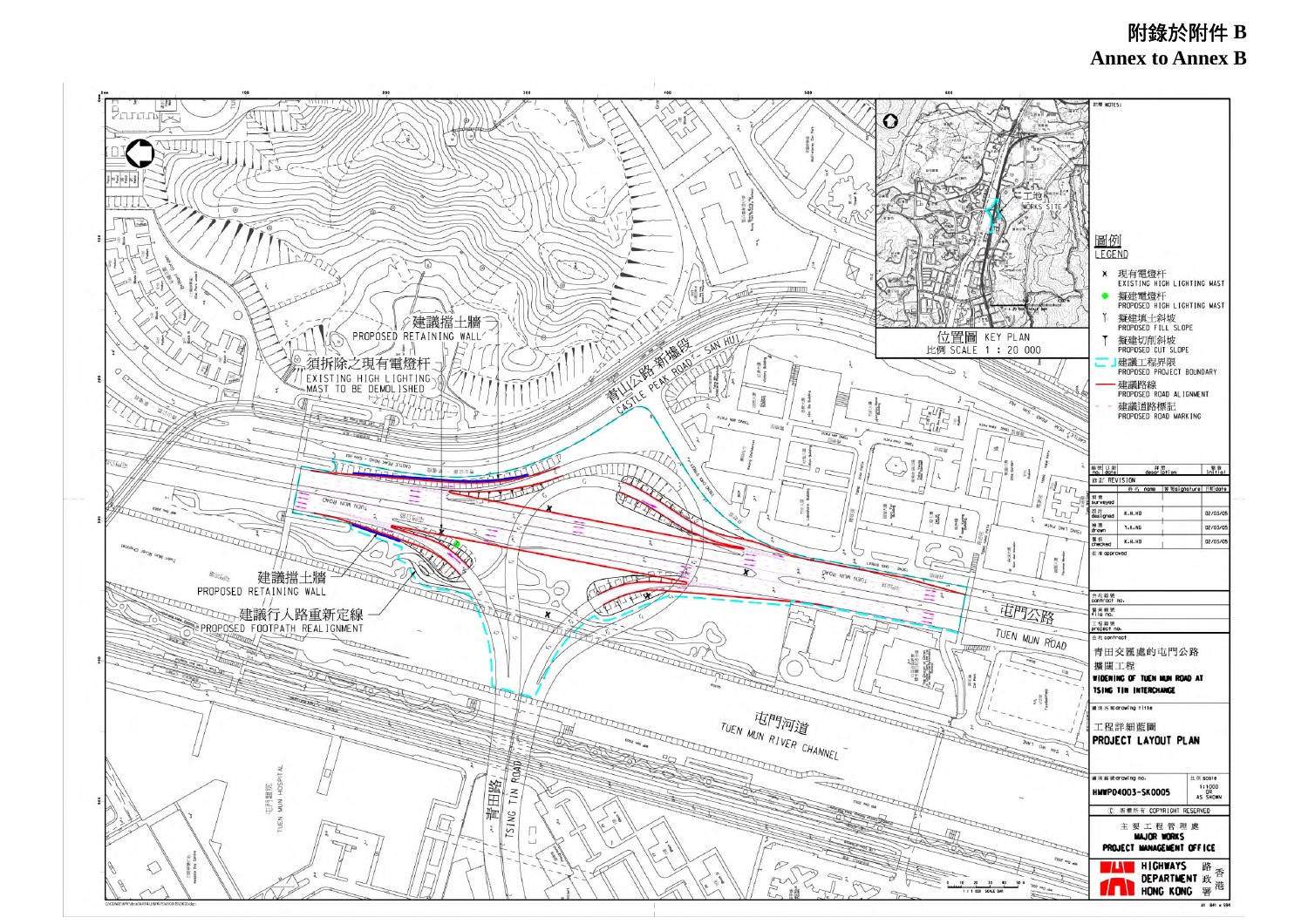# **Relevant documents on reconstruction and improvement of Tuen Mun Road**

| Date of                 | <b>Meeting</b>                  | <b>Minutes/Paper</b>                                                                                                                                                      | LC Paper No.                                                                                                       |
|-------------------------|---------------------------------|---------------------------------------------------------------------------------------------------------------------------------------------------------------------------|--------------------------------------------------------------------------------------------------------------------|
| meeting                 |                                 |                                                                                                                                                                           |                                                                                                                    |
| 29<br>September<br>2003 | Panel<br>on<br>Transport        | Administration's<br>paper<br>on<br>Northwest New<br>Territories<br>Traffic<br>Infrastructure<br>and<br>Review                                                             | $CB(1)2291/02-03(04)$<br>http://www.legco.gov.hk/yr0<br>2-03/english/panels/tp/paper<br>$s$ /tp0801cb1-2291-4e.pdf |
|                         |                                 | Minutes of meeting                                                                                                                                                        | CB(1)174/03-04<br>http://www.legco.gov.hk/y<br>r02-03/english/panels/tp/<br>minutes/tp030929.pdf                   |
| 30 January<br>2004      | Panel<br>on<br>Transport        | Administration's<br>paper<br>on<br>traffic impact on Tuen Mun<br>Road<br>the<br>upon<br>commissioning of<br>Hong<br>Kong - Shenzhen Western<br>Corridor and Deep Bay Link | CB(1)848/03-04(03)<br>http://www.legco.gov.hk/yr0<br>3-04/english/panels/tp/paper<br>$s/tp0130cb1-848-3e.pdf$      |
|                         |                                 | Minutes of meeting                                                                                                                                                        | CB(1)1146/03-04<br>http://www.legco.gov.hk/yr0<br>3-04/english/panels/tp/minut<br>$es$ /tp040130.pdf               |
| 23<br>April<br>2004     | Panel<br>on<br><b>Transport</b> | Administration's<br>paper<br>on<br>reconstruction<br>and<br>improvement of Tuen Mun<br>Road                                                                               | $CB(1)1556/03-04(04)$<br>http://www.legco.gov.hk/yr0<br>3-04/english/panels/tp/paper<br>$s$ /tp0423cb1-1556-4e.pdf |
|                         |                                 | Administration's<br>supplementary<br>paper<br>on<br>reconstruction<br>and<br>improvement of Tuen Mun<br>Road                                                              | $CB(1)1756/03-04(01)$<br>http://www.legco.gov.hk/yr0<br>3-04/english/panels/tp/paper<br>$s$ /tp0423cb1-1756-1e.pdf |
|                         |                                 | Minutes of meeting                                                                                                                                                        | CB(1)1911/03-04<br>http://www.legco.gov.hk/yr0<br>3-04/english/panels/tp/minut<br>es/tp040423.pdf                  |

## **List of relevant papers (from September 2003 to October 2006)**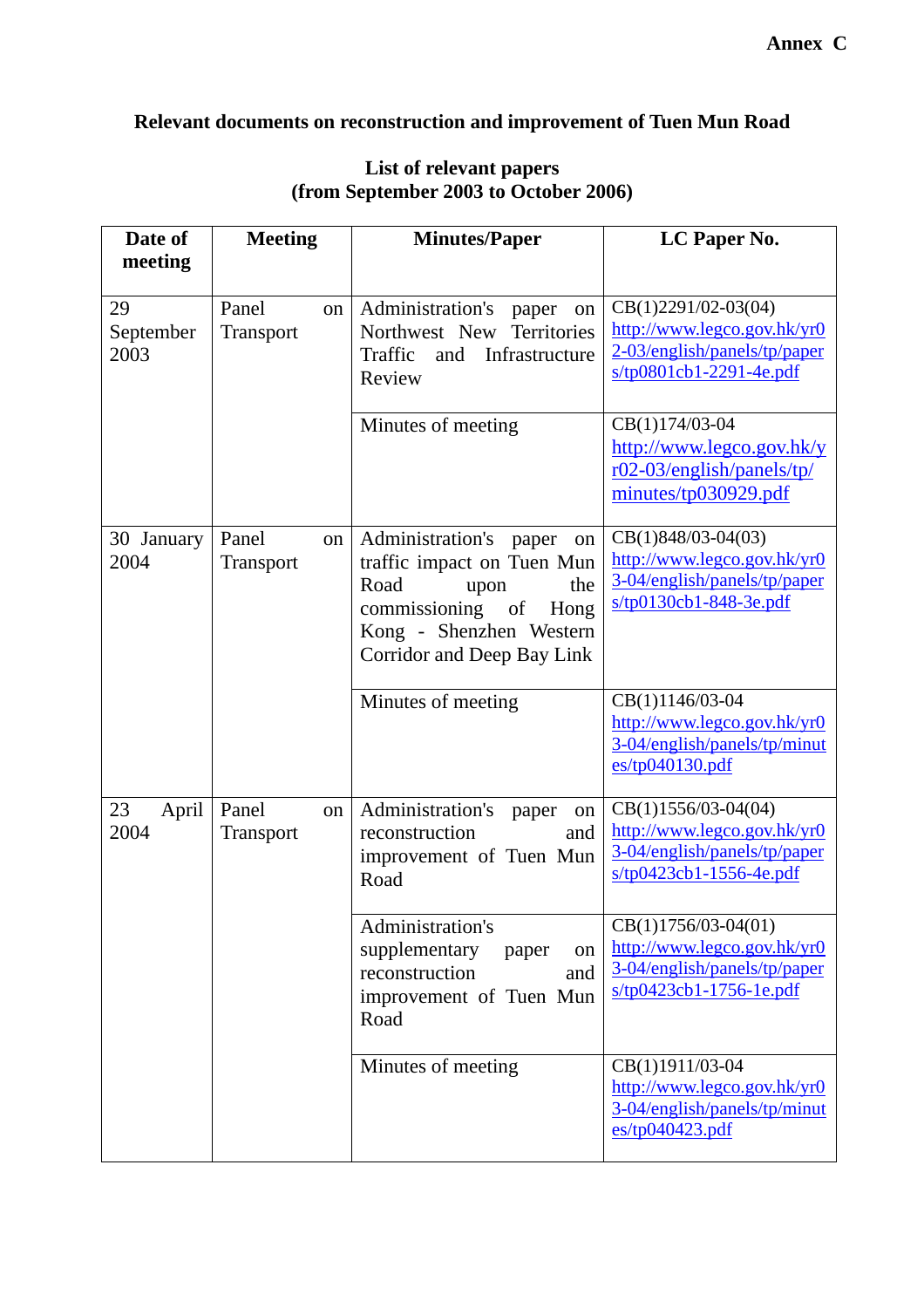| Date of           |                                 | <b>Meeting</b>                                                                              | <b>Minutes/Paper</b>                                                                                                                                                                | LC Paper No.                                                                                                       |
|-------------------|---------------------------------|---------------------------------------------------------------------------------------------|-------------------------------------------------------------------------------------------------------------------------------------------------------------------------------------|--------------------------------------------------------------------------------------------------------------------|
| meeting           |                                 |                                                                                             |                                                                                                                                                                                     |                                                                                                                    |
| 19<br>May<br>2004 | Public<br>Works<br>Subcommittee | Administration's<br>paper<br>on<br>reconstruction<br>and<br>improvement of Tuen Mun<br>Road | PWSC(04-05)13<br>http://www.legco.gov.hk/yr0<br>3-04/english/fc/pwsc/papers/<br>$p04-13e.pdf$                                                                                       |                                                                                                                    |
|                   |                                 |                                                                                             | Minutes of meeting                                                                                                                                                                  | PWSC88/03-04<br>http://www.legco.gov.hk/yr0<br>3-04/english/fc/pwsc/minute<br>$s$ /pw040519.pdf                    |
| 28<br>2004        | May                             | Transport<br>Panel                                                                          | Administration's<br>paper<br>on<br>traffic<br>improvement<br>to<br>of<br>conditions<br>Tuen<br>Mun<br>and provision<br>Road<br>and<br>operation<br>of<br>tunnels<br>and<br>tollways | $CB(1)1912/03-04(26)$<br>http://www.legco.gov.hk/yr0<br>3-04/english/panels/tp/paper<br>s/tp0528cb1-1912-26e.pdf   |
|                   |                                 |                                                                                             | Minutes of meeting                                                                                                                                                                  | CB(1)2408/03-04<br>http://www.legco.gov.hk/yr0<br>3-04/english/panels/tp/minut<br>es/tp040528.pdf                  |
| 11<br>2004        | June                            | Finance<br>Committee                                                                        | Administration's<br>paper<br>on<br>recommendations<br>of<br>the<br><b>Public Works Subcommittee</b><br>made on 5 May 2004 and 19<br>May 2004                                        | FCR(2004-05)14<br>http://www.legco.gov.hk/yr0<br>3-04/english/fc/fc/papers/f0<br>$4-14e.pdf$                       |
|                   |                                 |                                                                                             | Minutes of meeting                                                                                                                                                                  | FC107/03-04<br>http://www.legco.gov.hk/yr0<br>3-04/english/fc/fc/minutes/f<br>c040611.pdf                          |
| 25<br>2004        | June                            | Panel<br>on<br>Transport                                                                    | Administration's<br>paper<br>on<br>Kong-Zhuhai-Macao<br>Hong<br>Bridge and the Northwest<br>New Territories Traffic and<br><b>Infrastructure Review</b>                             | $CB(1)2180/03-04(02)$<br>http://www.legco.gov.hk/yr0<br>3-04/english/panels/tp/paper<br>$s$ /tp0625cb1-2180-2e.pdf |
|                   |                                 |                                                                                             | Administration's<br>supplementary<br>paper<br>on<br>Northwest New Territories<br>traffic<br>infrastructure<br>and<br>review                                                         | $CB(1)2420/03-04(01)$<br>http://www.legco.gov.hk/yr0<br>3-04/english/panels/tp/paper<br>$s$ /tp0625cb1-2420-1e.pdf |